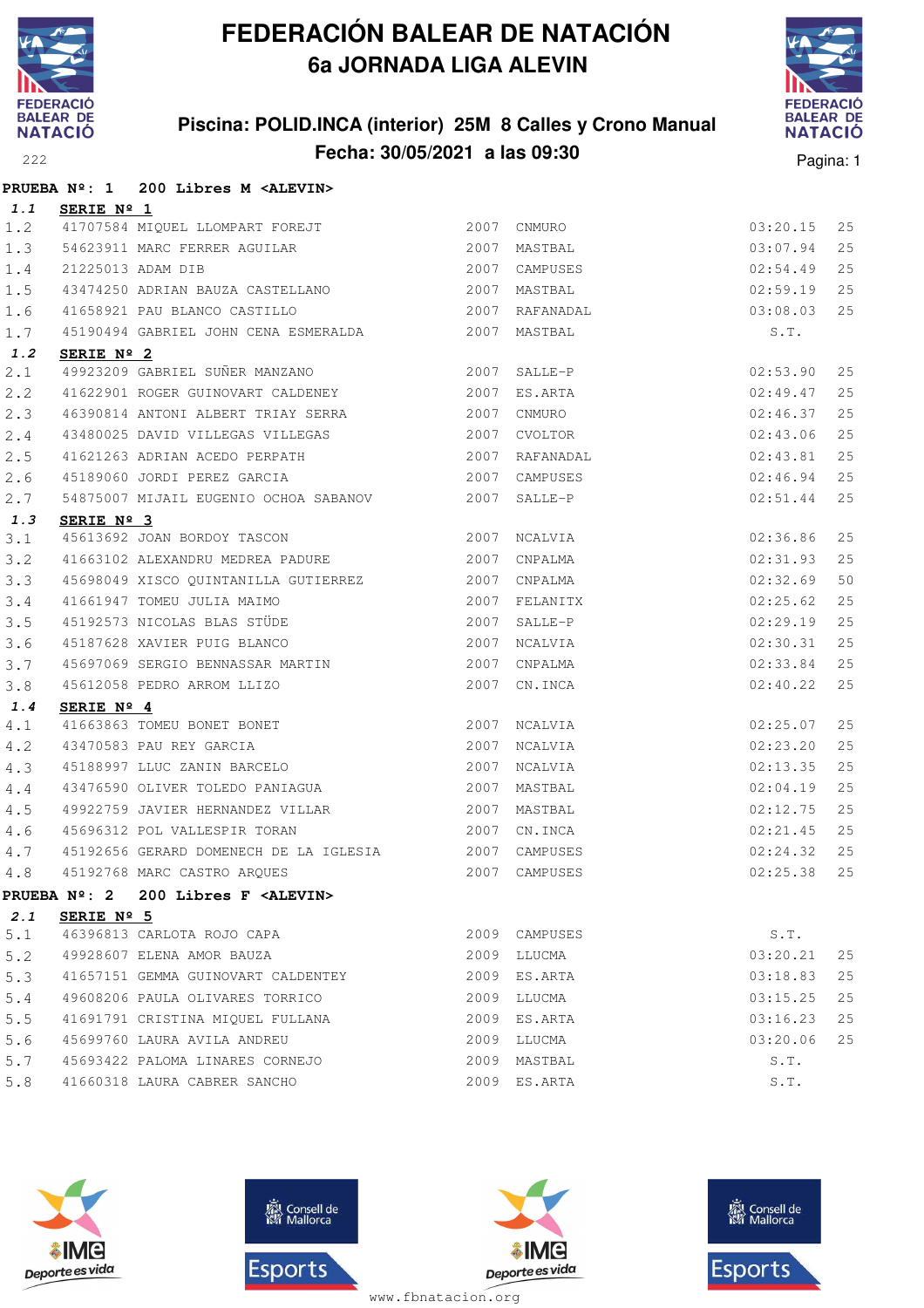

## **Piscina: POLID.INCA (interior) 25M 8 Calles y Crono Manual Fecha: 30/05/2021 a las 09:30** Pagina: 2



|      |                     | PRUEBA Nº: 2 200 Libres F <alevin></alevin>           |      |                |          |    |
|------|---------------------|-------------------------------------------------------|------|----------------|----------|----|
| 2.2  | SERIE Nº 6          |                                                       |      |                |          |    |
| 6.1  |                     | 45372103 AMELIE MONIER PIÑOL                          | 2009 | CNPALMA        | 03:06.31 | 25 |
| 6.2  |                     | 49605519 NEUS BALAGUER FERRAGUT                       | 2009 | CNMURO         | 03:04.82 | 25 |
| 6.3  |                     | 46395107 SOFIA LOPEZ GUILLEN                          | 2009 | CN.INCA        | 03:02.88 | 25 |
| 6.4  |                     | 49483716 NEUS MARTIN GINARD                           |      | 2009 CVOLTOR   | 02:59.32 | 25 |
| 6.5  |                     | 20549798 ELSA MIJARES FONTCLARA                       | 2009 | CN.INCA        | 02:59.47 | 25 |
| 6.6  |                     | 46391865 VERONICA GARRIDO MORENO                      | 2009 | CNPALMA        | 03:03.26 | 25 |
| 6.7  |                     | 45697729 PAULA MELIS FERRER                           | 2009 | CNPALMA        | 03:06.08 | 25 |
| 6.8  |                     | 41658995 AINA SANSO FULLANA                           |      | 2009 ES.ARTA   | 03:13.70 | 25 |
| 2.3  | SERIE Nº 7          |                                                       |      |                |          |    |
| 7.1  |                     | 41659846 MARIA CIRER CABOT<br>41661081 NEUS MAS ALCON |      | 2009 CNPALMA   | 02:56.43 | 25 |
| 7.2  |                     |                                                       | 2009 | FELANITX       | 02:54.25 | 25 |
| 7.3  |                     | 45613777 NEUS GREGORIO RIERA 2009                     |      | CVOLTOR        | 02:52.92 | 25 |
| 7.4  |                     | 49484379 LLUCIA AVELLA FONTCUBERTA                    |      | 2009 CNPALMA   | 02:47.68 | 25 |
| 7.5  |                     | 49774243 AMALIA COLL COMPANY                          | 2009 | CNPALMA        | 02:50.34 | 25 |
| 7.6  |                     | 49920386 JULIA ARROM VILLALONGA                       | 2009 | CVOLTOR        | 02:54.18 | 25 |
| 7.7  |                     | 46390955 MARTINA SERRA MARTINEZ                       | 2009 | SALLE-P        | 02:55.24 | 25 |
| 7.8  |                     | 46394334 LAURA VILAFRANCA MOYA                        |      | 2009 NCALVIA   | 02:58.06 | 25 |
| 2.4  | SERIE $N^{\circ}$ 8 |                                                       |      |                |          |    |
| 8.1  |                     | 45372330 EMILIE SANCHEZ BUJOSA 2009                   |      | CNPALMA        | 02:39.24 | 25 |
| 8.2  |                     | $2009$<br>08424482 SIENNA STEINFELDT                  |      | CAMPUSES       | 02:36.57 | 25 |
| 8.3  |                     | 46394475 LAURA CASTAÑER NOGUERA (2009) CVOLTOR        |      |                | 02:29.75 | 25 |
| 8.4  |                     | 45691319 BEATRIZ GIJON CASTRO                         |      | 2009 SALLE-P   | 02:16.78 | 25 |
| 8.5  |                     | 49928381 LUCIA SANTHA FERENCZI                        | 2009 | SALLE-P        | 02:27.81 | 25 |
| 8.6  |                     | 41692086 LAIA REUS SANS                               | 2009 | CN.INCA        | 02:31.64 | 25 |
| 8.7  |                     | 49868938 JULIA LLABRES PEDRET                         | 2009 | SALLE-P        | 02:37.78 | 25 |
| 8.8  |                     | 49614755 NEUS MARCO ESCRIBANO                         |      | 2009 SALLE-P   | 02:47.58 | 25 |
|      |                     | PRUEBA Nº: 3 400 Estilos M <alevin></alevin>          |      |                |          |    |
| 3.1  | SERIE Nº 9          |                                                       |      |                |          |    |
| 9.2  |                     |                                                       |      |                | S.T.     |    |
| 9.3  |                     |                                                       |      |                | S.T.     |    |
| 9.4  |                     |                                                       |      |                | S.T.     |    |
| 9.5  |                     | 43480025 DAVID VILLEGAS VILLEGAS 2007 CVOLTOR         |      |                | S.T.     |    |
| 9.6  |                     | 41621263 ADRIAN ACEDO PERPATH                         |      | 2007 RAFANADAL | S.T.     |    |
| 3.2  | SERIE Nº 10         |                                                       |      |                |          |    |
| 10.2 |                     | 45192656 GERARD DOMENECH DE LA IGLESIA                |      | 2007 CAMPUSES  | S.T.     |    |
| 10.3 |                     | 45696312 POL VALLESPIR TORAN                          |      | 2007 CN.INCA   | S.T.     |    |
| 10.4 |                     | 45697069 SERGIO BENNASSAR MARTIN                      | 2007 | CNPALMA        | S.T.     |    |
|      |                     | 10.5 45698049 XISCO QUINTANILLA GUTIERREZ             |      | 2007 CNPALMA   | S.T.     |    |
|      |                     | 10.6 45192573 NICOLAS BLAS STÜDE                      |      | 2007 SALLE-P   | S.T.     |    |
| 10.7 |                     | 21225013 ADAM DIB                                     |      | 2007 CAMPUSES  | S.T.     |    |







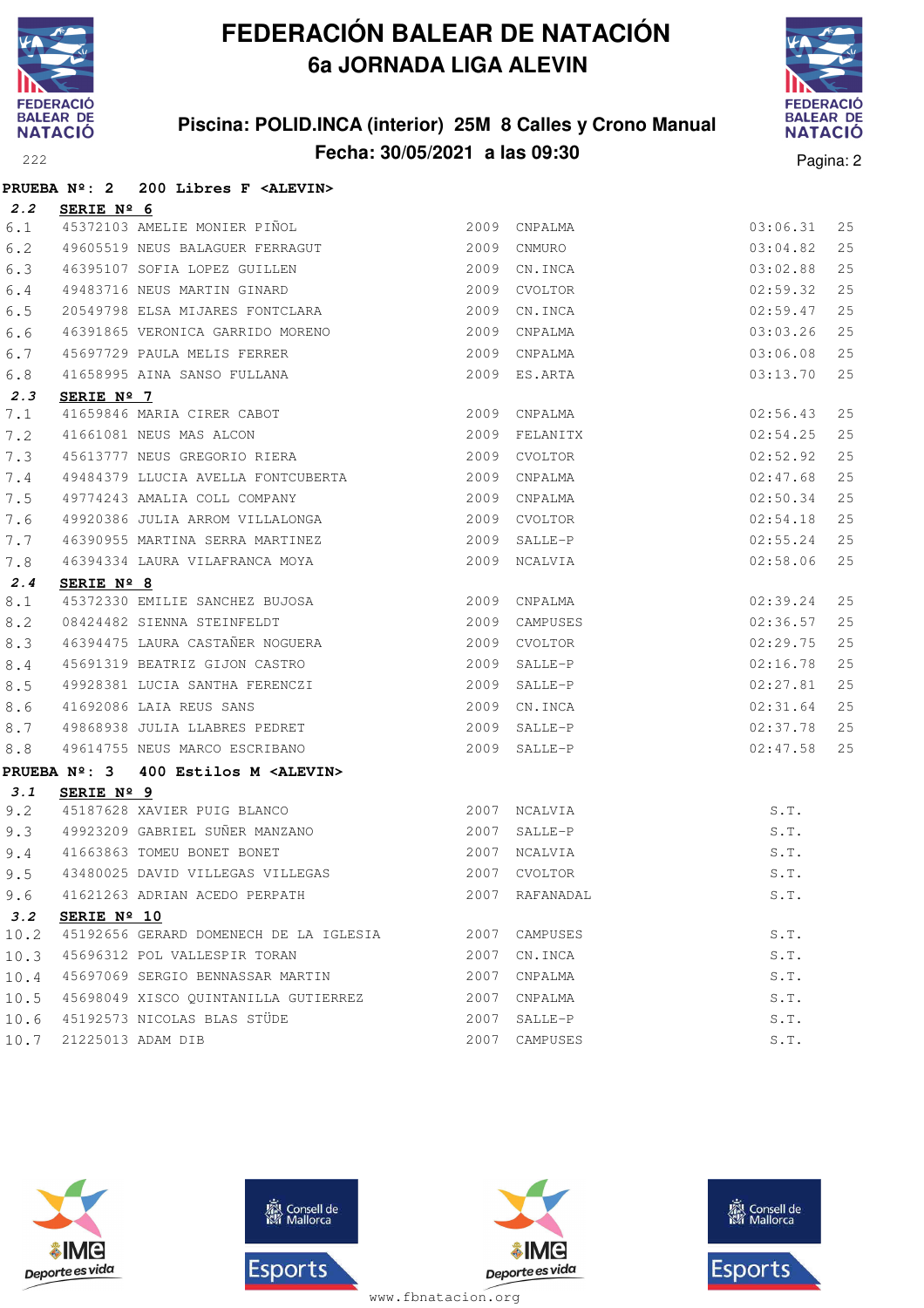

#### **Piscina: POLID.INCA (interior) 25M 8 Calles y Crono Manual Fecha: 30/05/2021 a las 09:30** Pagina: 3



|      |                      | PRUEBA Nº: 3 400 Estilos M <alevin></alevin>                                                                                                 |             |               |                |
|------|----------------------|----------------------------------------------------------------------------------------------------------------------------------------------|-------------|---------------|----------------|
|      | 3.3 SERIE Nº 11      |                                                                                                                                              |             |               |                |
|      |                      |                                                                                                                                              |             |               | S.T.           |
|      |                      |                                                                                                                                              |             | CAMPUSES      | S.T.           |
|      |                      | 11.1 45613692 JOAN BORDOY TASCON 2007 NCALVIA<br>11.2 45189060 JORDI PEREZ GARCIA 2007 CAMPUSES<br>11.3 43470583 PAU REY GARCIA 2007 NCALVIA |             |               | S.T.           |
|      |                      | 11.4 49922759 JAVIER HERNANDEZ VILLAR 2007 MASTBAL                                                                                           |             |               | 04:55.60<br>25 |
|      |                      | 11.5 45192768 MARC CASTRO ARQUES 2007 CAMPUSES                                                                                               |             |               | S.T.           |
|      |                      | 11.6 54875007 MIJAIL EUGENIO OCHOA SABANOV 2007 SALLE-P                                                                                      |             |               | S.T.           |
|      |                      | 11.7 45188997 LLUC ZANIN BARCELO 2007 NCALVIA                                                                                                |             |               | S.T.           |
|      |                      |                                                                                                                                              |             |               | S.T.           |
|      |                      | PRUEBA Nº: 4 400 Estilos F <alevin></alevin>                                                                                                 |             |               |                |
| 4.1  | SERIE $N^{\circ}$ 12 |                                                                                                                                              |             |               |                |
| 12.2 |                      | 46390955 MARTINA SERRA MARTINEZ 2009 SALLE-P                                                                                                 |             |               | S.T.           |
|      |                      | 12.3 49868938 JULIA LLABRES PEDRET 2009 SALLE-P                                                                                              |             |               | S.T.           |
|      |                      | 12.4 49608206 PAULA OLIVARES TORRICO                                                                                                         | 2009 LLUCMA |               | S.T.           |
| 12.5 |                      | 46396813 CARLOTA ROJO CAPA 2009 CAMPUSES                                                                                                     |             |               | S.T.           |
|      |                      | 12.6 08424482 SIENNA STEINFELDT                                                                                                              |             | 2009 CAMPUSES | S.T.           |
| 4.2  | SERIE $N^{\circ}$ 13 |                                                                                                                                              |             |               |                |
| 13.2 |                      |                                                                                                                                              |             |               | S.T.           |
| 13.3 |                      | 96391865 VERONICA GARRIDO MORENO<br>15697729 PAULA MELIS FERRER 2009 CNPALMA                                                                 |             |               | S.T.           |
| 13.4 |                      |                                                                                                                                              |             |               | S.T.           |
| 13.5 |                      |                                                                                                                                              |             | 2009 CVOLTOR  | S.T.           |
| 13.6 |                      | 45613777 NEUS GREGORIO RIERA<br>41659846 MARIA CIRER CABOT                                                                                   |             | 2009 CNPALMA  | S.T.           |
| 4.3  | SERIE Nº 14          |                                                                                                                                              |             |               |                |
| 14.1 |                      | 20549798 ELSA MIJARES FONTCLARA 2009 CN.INCA                                                                                                 |             |               | S.T.           |
| 14.2 |                      | 45372103 AMELIE MONIER PIÑOL (2009)                                                                                                          |             | CNPALMA       | S.T.           |
| 14.3 |                      | 45691319 BEATRIZ GIJON CASTRO                                                                                                                |             | 2009 SALLE-P  | S.T.           |
| 14.4 |                      |                                                                                                                                              |             |               | S.T.           |
| 14.5 |                      |                                                                                                                                              |             | 2009 FELANITX | S.T.           |
| 14.6 |                      |                                                                                                                                              |             |               | S.T.           |
| 14.7 |                      | 46394334 LAURA VILAFRANCA MOYA 2009 NCALVIA                                                                                                  |             |               | S.T.           |
| 14.8 |                      | 49920386 JULIA ARROM VILLALONGA                                                                                                              |             | 2009 CVOLTOR  | S.T.           |
| 4.4  | SERIE Nº 15          |                                                                                                                                              |             |               |                |
| 15.1 |                      | 45372330 EMILIE SANCHEZ BUJOSA                                                                                                               |             | 2009 CNPALMA  | S.T.           |
| 15.2 |                      | 45699760 LAURA AVILA ANDREU                                                                                                                  | 2009        | LLUCMA        | S.T.           |
| 15.3 |                      | 49483716 NEUS MARTIN GINARD                                                                                                                  | 2009        | CVOLTOR       | S.T.           |
| 15.4 |                      | 41692086 LAIA REUS SANS                                                                                                                      | 2009        | CN.INCA       | 05:26.71<br>25 |
| 15.5 |                      | 46394475 LAURA CASTAÑER NOGUERA                                                                                                              | 2009        | CVOLTOR       | S.T.           |
| 15.6 |                      | 49484379 LLUCIA AVELLA FONTCUBERTA                                                                                                           | 2009        | CNPALMA       | S.T.           |
| 15.7 |                      | 46395107 SOFIA LOPEZ GUILLEN                                                                                                                 | 2009        | CN.INCA       | S.T.           |
| 15.8 |                      | 49928607 ELENA AMOR BAUZA                                                                                                                    |             | 2009 LLUCMA   | S.T.           |







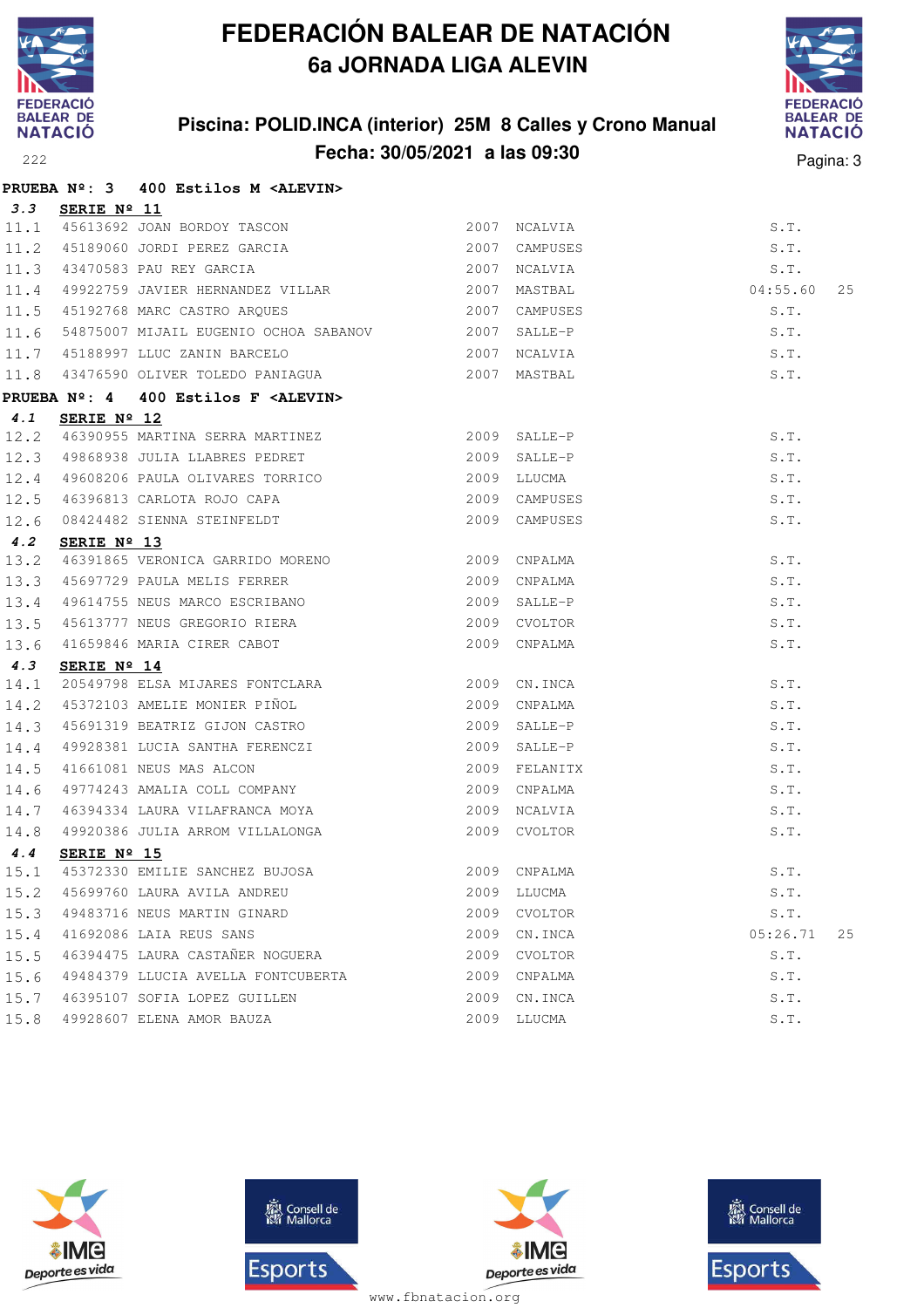

## **Piscina: POLID.INCA (interior) 25M 8 Calles y Crono Manual Fecha: 30/05/2021 a las 09:30** Pagina: 4



|      | PRUEBA $N^{\circ}$ : 5 | 4x100 Estilos X <alevin></alevin>                  |      |                |        |          |    |
|------|------------------------|----------------------------------------------------|------|----------------|--------|----------|----|
| 5.1  | SERIE Nº 16            |                                                    |      |                |        |          |    |
| 16.2 | 00848                  | SALLE-P ALEVIN <b></b>                             |      | SALLE-P        | ALEVIN | S.T.     |    |
| 16.4 | 01243                  | CN.INCA ALEVIN                                     |      | CN.INCA        | ALEVIN | S.T.     |    |
| 16.6 | 00848                  | SALLE-P ALEVIN <a></a>                             |      | SALLE-P        | ALEVIN | S.T.     |    |
| 5.2  | SERIE Nº 17            |                                                    |      |                |        |          |    |
| 17.1 | 00877                  | CVOLTOR ALEVIN                                     |      | CVOLTOR        | ALEVIN | S.T.     |    |
| 17.3 | 01268                  | CAMPUSES ALEVIN                                    |      | CAMPUSES       | ALEVIN | S.T.     |    |
| 17.5 | 00056                  | CNPALMA ALEVIN                                     |      | CNPALMA        | ALEVIN | S.T.     |    |
| 17.7 | 00761                  | MASTBAL ALEVIN                                     |      | MASTBAL        | ALEVIN | S.T.     |    |
|      | PRUEBA $N^{\circ}$ : 6 | 200 Libres M <alevin></alevin>                     |      |                |        |          |    |
| 6.1  | SERIE Nº 18            |                                                    |      |                |        |          |    |
| 18.2 |                        | 41623480 ALEIX APARICIO TERRAZAS 2008 CN.INCA      |      |                |        | S.T.     |    |
| 18.3 |                        | 2008 MASTBAL<br>41691659 JAUME ESCALES MEDINA      |      |                |        | S.T.     |    |
|      |                        | 18.4 41695591 VICTOR DOMINGO SANCHEZ               |      | 2008 MASTBAL   |        | S.T.     |    |
| 18.5 |                        | 49614306 PAU FRANCESC PASTOR COLL 2008 CN.INCA     |      |                |        | S.T.     |    |
| 18.6 |                        | 45187416 LLUC GARI CARRASCO                        |      | 2008 MASTBAL   |        | S.T.     |    |
| 6.2  | SERIE Nº 19            |                                                    |      |                |        |          |    |
| 19.2 |                        | 00589267 CRISTIAN EMILOV DINEV 2008 CVOLTOR        |      |                |        | 03:46.29 | 25 |
| 19.3 |                        | 41624904 SERGIO RUGLIO PERALES                     |      | 2008 RAFANADAL |        | 03:14.21 | 25 |
| 19.4 |                        | 45696760 LEO MARTINEZ COUSELO                      |      | 2008 CVOLTOR   |        | 03:10.15 | 25 |
| 19.5 |                        | 41661154 MIQUEL ANGEL SANCHEZ BARBOSA 2008 ES.ARTA |      |                |        | 03:11.74 | 25 |
| 19.6 |                        | 41707944 PERE ADROVER FORTEZA                      |      | 2008 MANACOR   |        | 03:30.67 | 25 |
| 6.3  | SERIE $N^{\circ}$ 20   |                                                    |      |                |        |          |    |
| 20.1 |                        | 45190648 MARTI JIMENEZ CAMACHO                     |      | 2008 SALLE-P   |        | 03:09.15 | 25 |
| 20.2 |                        | 41660624 ANTONI FERRER SOLER 2008 ES.ARTA          |      |                |        | 03:08.26 | 25 |
| 20.3 |                        | 45184348 JAUME MELIS FERRER                        | 2008 | CNPALMA        |        | 03:07.07 | 25 |
| 20.4 |                        | 41624979 TONI FEBRER SINTES                        |      | 2008 RAFANADAL |        | 03:01.63 | 25 |
| 20.5 |                        | 41621259 JOAN MORA LADARIA                         |      | 2008 ES.ARTA   |        | 03:01.94 | 25 |
| 20.6 |                        | 49483725 DAMIA YI BUÑOL LLOVET                     |      | 2008 LLUCMA    |        | 03:07.26 | 25 |
| 20.7 |                        | 43481558 SEBASTIA RAMON FERRER                     |      | 2008 SALLE-P   |        | 03:09.03 | 25 |
| 20.8 |                        | 41623254 GABRIEL GALMES VIVES                      |      | 2008 ES.ARTA   |        | 03:09.65 | 25 |
| 6.4  | SERIE $N^{\circ}$ 21   |                                                    |      |                |        |          |    |
| 21.1 |                        | 49609031 GABRIEL BARCELO CASTAÑER                  |      | 2008 SALLE-P   |        | 02:57.15 | 25 |
| 21.2 |                        | 45190073 ERIC CAMINO GARCIA                        | 2008 | MASTBAL        |        | 02:52.47 | 25 |
| 21.3 |                        | 43481441 IAN LANASPA CALLEJERO                     | 2008 | CAMPUSES       |        | 02:50.99 | 25 |
| 21.4 |                        | 49609493 TOMAS RODRIGUEZ MENDEZ                    |      | 2008 NCALVIA   |        | 02:49.28 | 25 |
| 21.5 |                        | 00721378 DENIZ RESHATOV RASHIDOV                   |      | 2008 CVOLTOR   |        | 02:50.53 | 25 |
| 21.6 |                        | 45189527 GUIEM MAS HERNANDEZ                       |      | 2008 CVOLTOR   |        | 02:51.35 | 25 |
| 21.7 |                        | 41658110 NICOLAS OLIVER BEERENS                    | 2008 | FELANITX       |        | 02:55.27 | 25 |
| 21.8 |                        | 45188227 TIAGO RAINERI SANCHEZ                     |      | 2008 CN. INCA  |        | 02:59.01 | 25 |







**感** Consell de Esports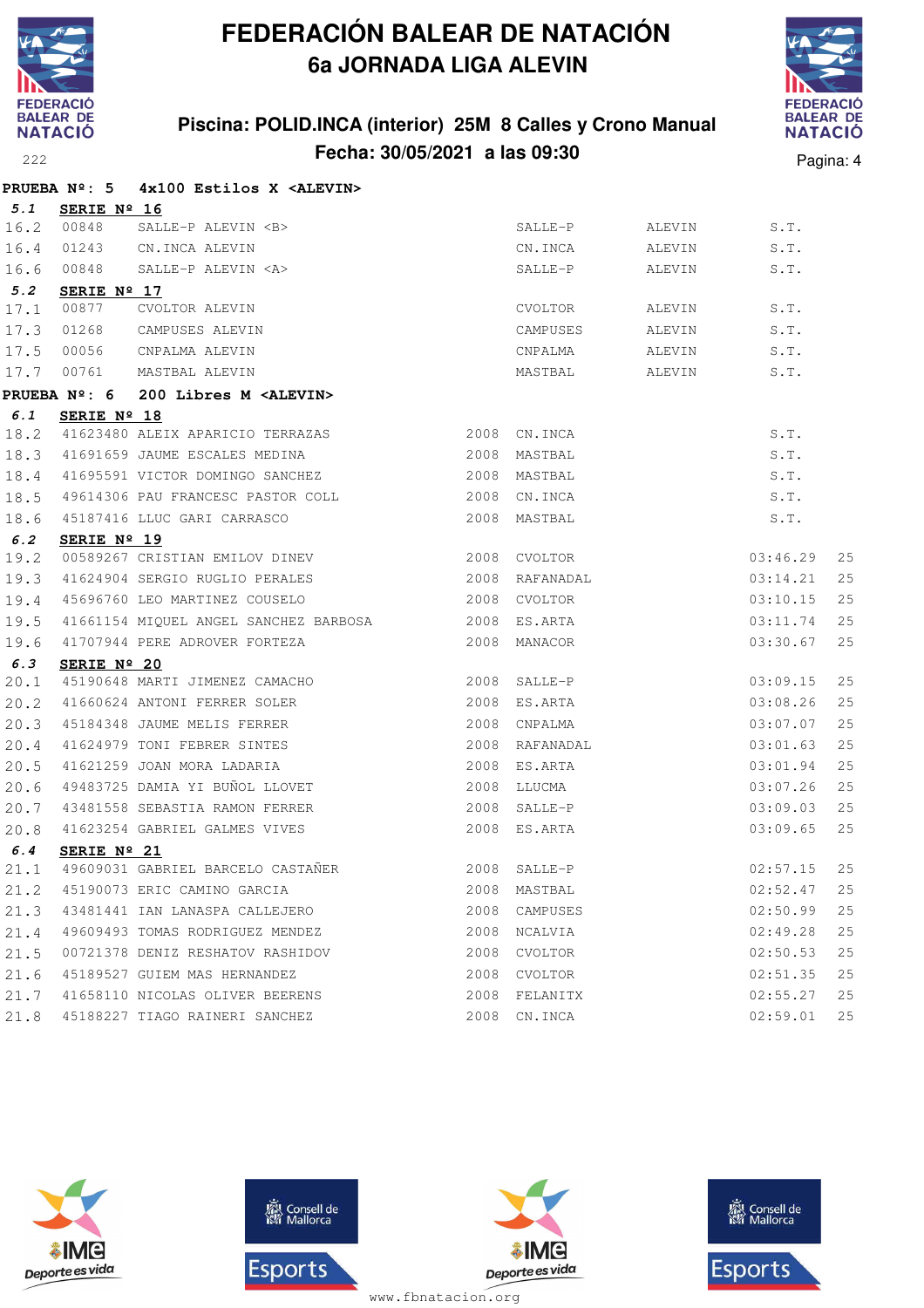

## **Piscina: POLID.INCA (interior) 25M 8 Calles y Crono Manual Fecha: 30/05/2021 a las 09:30** Pagina: 5



|      |             | PRUEBA Nº: 6 200 Libres M <alevin></alevin>                                                |              |                |          |    |
|------|-------------|--------------------------------------------------------------------------------------------|--------------|----------------|----------|----|
| 6.5  | SERIE Nº 22 |                                                                                            |              |                |          |    |
| 22.1 |             | 41660313 MIQUEL ADROVER RIGO                                                               |              | 2008 FELANITX  | 02:46.78 | 25 |
| 22.2 |             |                                                                                            |              |                | 02:45.87 | 25 |
| 22.3 |             | 2008 FELANITX<br>45189993 MARC TORO GARCIA<br>41663834 SERGI PORTER VICENS<br>45271470 :-- |              |                | 02:41.45 | 25 |
| 22.4 |             | 45371479 MARC GAYA BISQUERRA 2008 CN.INCA                                                  |              |                | 02:38.19 | 25 |
| 22.5 |             | 45371944 DANIEL TITOS IBAÑEZ                                                               | 2008 MASTBAL |                | 02:40.56 | 25 |
| 22.6 |             | 45372929 JOAN GOMEZ RIERA                                                                  | 2008 MASTBAL |                | 02:44.93 | 25 |
| 22.7 |             | 45611301 JORGE NUÑEZ BALDOMIR                                                              | 2008 CNPALMA |                | 02:46.11 | 25 |
| 22.8 |             | 45187468 AXEL JUAN HARO PEREZ 2008 CAMPUSES                                                |              |                | 02:48.20 | 25 |
| 6.6  | SERIE Nº 23 |                                                                                            |              |                |          |    |
| 23.1 |             | 78223023 NOAH TORRICO RUIZ                                                                 | 2008 CVOLTOR |                | 02:33.90 | 25 |
| 23.2 |             |                                                                                            |              |                | 02:32.15 | 25 |
| 23.3 |             | 49773073 IÑIGO ROMERO AVILES                                                               | 2008 SALLE-P |                | 02:31.31 | 25 |
| 23.4 |             | 49928399 IVAN CARDEÑOSA SECHENKOV 2008 SALLE-P                                             |              |                | 02:23.15 | 25 |
| 23.5 |             |                                                                                            |              |                | 02:28.14 | 25 |
| 23.6 |             | 46397767 MARCOS SIQUIER RIPOLL 2008 CNPALMA                                                |              |                | 02:32.12 | 25 |
| 23.7 |             | 41707753 PEP MIQUEL BURGUERA VALENS 2008 FELANITX                                          |              |                | 02:32.52 | 25 |
| 23.8 |             | 00342128 NICOLAS HUTHER                                                                    | 2008 CVOLTOR |                | 02:36.30 | 25 |
|      |             | PRUEBA Nº: 7 200 Libres F <alevin></alevin>                                                |              |                |          |    |
| 7.1  | SERIE Nº 24 |                                                                                            |              |                |          |    |
| 24.1 |             | 41697037 ANAHY VICTORIA ROCHA SALAZAR 2010 MASTBAL                                         |              |                | S.T.     |    |
| 24.2 |             | 49926640 SARA VILLEGAS VILLEGAS 2010 CVOLTOR                                               |              |                | S.T.     |    |
| 24.3 |             |                                                                                            |              |                | S.T.     |    |
| 24.4 |             |                                                                                            |              |                | S.T.     |    |
| 24.5 |             | 49611179 CARLA ARTEAGA MOLINA 2010 CVOLTOR                                                 |              |                | S.T.     |    |
| 24.6 |             | 41662295 LAIA PABLO TERRASSA 2010 CAMPUSES                                                 |              |                | S.T.     |    |
| 24.7 |             | 49922387 CARLA ACEITON BUELE 2010 CVOLTOR                                                  |              |                | S.T.     |    |
| 24.8 |             | 45698843 SOFIA ACEITON MARTINEZ                                                            |              | 2010 CVOLTOR   | S.T.     |    |
| 7.2  | SERIE Nº 25 |                                                                                            |              |                |          |    |
| 25.1 |             | 49480154 PILAR BARRIENTOS DURAN 2010 CVOLTOR                                               |              |                | 03:43.65 | 25 |
| 25.2 |             | 41660725 CELIA CARRIO LLABRES 2010 RAFANADAL                                               |              |                | 03:28.67 | 25 |
| 25.3 |             | 03764793 LIUDMILA LABUTINA                                                                 |              | 2010 FELANITX  | 03:20.88 | 25 |
|      |             | 25.4 49608892 AINHOA CAMPUZANO RAMOS 2010 SALLE-P 6 03:16.00 25                            |              |                |          |    |
| 25.5 |             | 54875912 MARTA RAMIS GALMES                                                                |              | 2010 SALLE-P   | 03:16.78 | 25 |
| 25.6 |             | 02117359 JOHANNA CZAJA                                                                     |              | 2010 FELANITX  | 03:23.56 | 25 |
| 25.7 |             | 49921504 MARINA COLL ROMAN                                                                 |              | 2010 CN.INCA   | 03:29.59 | 25 |
| 25.8 |             | 42378087 PAULA PICORNELL CAÑADAS                                                           |              | 2010 RAFANADAL | S.T.     |    |
| 7.3  | SERIE Nº 26 |                                                                                            |              |                |          |    |
| 26.1 |             | 02117380 EMILY CZAJA                                                                       |              | 2010 FELANITX  | 03:13.24 | 25 |
| 26.2 |             | 49868806 CECILIA NOCERAS SANCHEZ                                                           |              | 2010 CN.INCA   | 03:07.48 | 25 |
| 26.3 |             | 54623315 MARTINA GARCIA PROHENS                                                            |              | 2010 CNPALMA   | 03:02.41 | 25 |
| 26.4 |             | 46393247 OLIMPIA BESALDUCH ALVAREZ                                                         |              | 2010 CNPALMA   | 02:45.62 | 25 |
| 26.5 |             | 49610392 ISABEL BERGAS COMAS                                                               |              | 2010 SALLE-P   | 02:58.81 | 25 |
| 26.6 |             | 49610886 AZAHARA LLOMPART PORTAS                                                           |              | 2010 CNPALMA   | 03:06.76 | 25 |
| 26.7 |             | 46397615 MARIA ANGELA BARCELO CASTAÑER 2010 SALLE-P                                        |              |                | 03:09.14 | 25 |
| 26.8 |             | 49481146 AINA BAUZA LLANA                                                                  |              | 2010 FELANITX  | 03:14.48 | 25 |







**感** Consell de Esports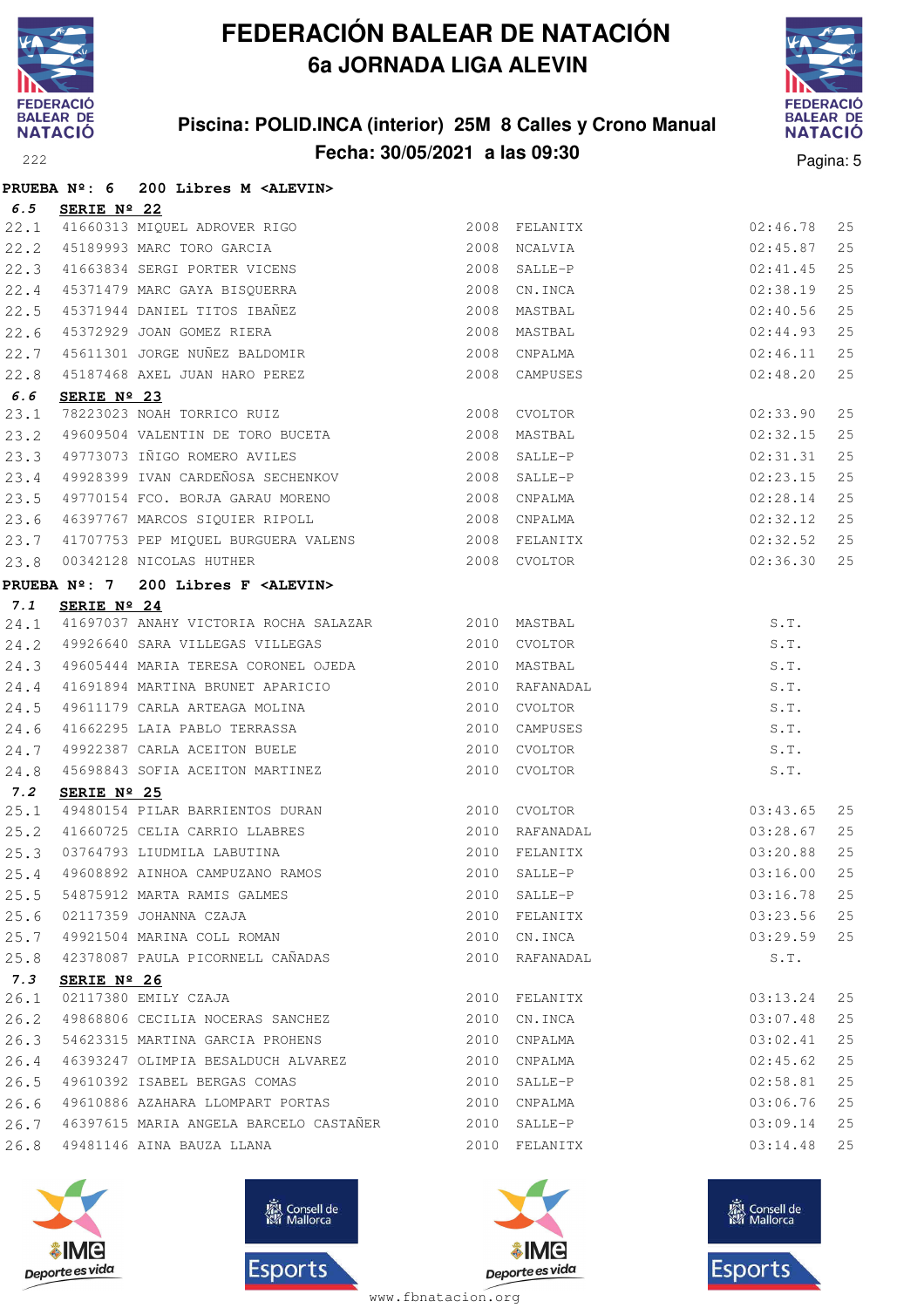

## **Piscina: POLID.INCA (interior) 25M 8 Calles y Crono Manual Fecha: 30/05/2021 a las 09:30** Pagina: 6



|      |             | PRUEBA Nº: 8 400 Estilos M <alevin></alevin>                                                                                                       |      |               |      |
|------|-------------|----------------------------------------------------------------------------------------------------------------------------------------------------|------|---------------|------|
| 8.1  | SERIE Nº 27 |                                                                                                                                                    |      |               |      |
|      |             |                                                                                                                                                    |      | 2008 CN. INCA | S.T. |
|      |             |                                                                                                                                                    | 2008 | CNPALMA       | S.T. |
|      |             | 27.1 45371479 MARC GAYA BISQUERRA<br>27.2 45184348 JAUME MELIS FERRER<br>27.3 78223023 NOAH TORRICO RUIZ<br>27.4 49609031 GABRIEL BARCELO CASTAÑER |      | 2008 CVOLTOR  | S.T. |
|      |             |                                                                                                                                                    |      | 2008 SALLE-P  | S.T. |
| 27.5 |             | 45189527 GUIEM MAS HERNANDEZ                                                                                                                       |      | 2008 CVOLTOR  | S.T. |
| 27.6 |             | 00342128 NICOLAS HUTHER<br>45187468 AXEL JUAN HARO PEREZ                                                                                           | 2008 | CVOLTOR       | S.T. |
| 27.7 |             |                                                                                                                                                    |      | 2008 CAMPUSES | S.T. |
| 27.8 |             | 49483725 DAMIA YI BUÑOL LLOVET<br>---                                                                                                              |      | 2008 LLUCMA   | S.T. |
| 8.2  | SERIE Nº 28 |                                                                                                                                                    |      |               |      |
| 28.1 |             |                                                                                                                                                    |      |               | S.T. |
| 28.2 |             | 49770154 FCO. BORJA GARAU MORENO                                                                                                                   | 2008 | CNPALMA       | S.T. |
| 28.3 |             | 45611301 JORGE NUÑEZ BALDOMIR<br>49928399 IVAN CARDEÑOSA SECHENKOV                                                                                 |      | 2008 CNPALMA  | S.T. |
| 28.4 |             |                                                                                                                                                    |      | 2008 SALLE-P  | S.T. |
| 28.5 |             |                                                                                                                                                    |      |               | S.T. |
| 28.6 |             | 45190073 ERIC CAMINO GARCIA                                                                                                                        |      | 2008 MASTBAL  | S.T. |
| 28.7 |             | 49773073 IÑIGO ROMERO AVILES                                                                                                                       |      | 2008 SALLE-P  | S.T. |
| 28.8 |             | 41658110 NICOLAS OLIVER BEERENS                                                                                                                    |      | 2008 FELANITX | S.T. |
| 8.3  | SERIE Nº 29 |                                                                                                                                                    |      |               |      |
|      |             | 29.1 45188227 TIAGO RAINERI SANCHEZ                                                                                                                | 2008 | CN.INCA       | S.T. |
| 29.2 |             | 45190648 MARTI JIMENEZ CAMACHO                                                                                                                     | 2008 | SALLE-P       | S.T. |
| 29.3 |             | 45371944 DANIEL TITOS IBAÑEZ<br>46397767 MARCOS SIQUIER RIPOLL                                                                                     |      | 2008 MASTBAL  | S.T. |
| 29.4 |             |                                                                                                                                                    |      | 2008 CNPALMA  | S.T. |
| 29.5 |             | 43481558 SEBASTIA RAMON FERRER 2008                                                                                                                |      | SALLE-P       | S.T. |
| 29.6 |             | 00721378 DENIZ RESHATOV RASHIDOV                                                                                                                   | 2008 | CVOLTOR       | S.T. |
| 29.7 |             | 00/213/8 DENIZ REDURIUS NUONESS.<br>41663834 SERGI PORTER VICENS                                                                                   |      | 2008 SALLE-P  | S.T. |
| 29.8 |             | 43481441 IAN LANASPA CALLEJERO 2008 CAMPUSES                                                                                                       |      |               | S.T. |
|      |             | PRUEBA $N^{\circ}$ : 9 400 Estilos F <alevin></alevin>                                                                                             |      |               |      |
| 9.1  | SERIE Nº 30 |                                                                                                                                                    |      |               |      |
| 30.2 |             | 49868806 CECILIA NOCERAS SANCHEZ (2010 CN.INCA)<br>02117380 EMILY CZAJA (2010 FELANITX                                                             |      |               | S.T. |
|      |             | 30.3 02117380 EMILY CZAJA                                                                                                                          |      | 2010 FELANITX | S.T. |
| 30.4 |             | 46397615 MARIA ANGELA BARCELO CASTAÑER 2010 SALLE-P                                                                                                |      |               | S.T. |
|      |             | 30.5 03764793 LIUDMILA LABUTINA (2010 FELANITX S.T.                                                                                                |      |               |      |
|      |             | 30.6 41662295 LAIA PABLO TERRASSA                                                                                                                  |      | 2010 CAMPUSES | S.T. |
| 9.2  | SERIE Nº 31 |                                                                                                                                                    |      |               |      |
| 31.2 |             | 49610392 ISABEL BERGAS COMAS                                                                                                                       |      | 2010 SALLE-P  | S.T. |
| 31.3 |             | 49610886 AZAHARA LLOMPART PORTAS                                                                                                                   | 2010 | CNPALMA       | S.T. |
| 31.4 |             | 49481146 AINA BAUZA LLANA                                                                                                                          | 2010 | FELANITX      | S.T. |
| 31.5 |             | 54623315 MARTINA GARCIA PROHENS                                                                                                                    |      | 2010 CNPALMA  | S.T. |
| 31.6 |             | 46393247 OLIMPIA BESALDUCH ALVAREZ                                                                                                                 | 2010 | CNPALMA       | S.T. |
| 31.7 |             | 02117359 JOHANNA CZAJA                                                                                                                             |      | 2010 FELANITX | S.T. |